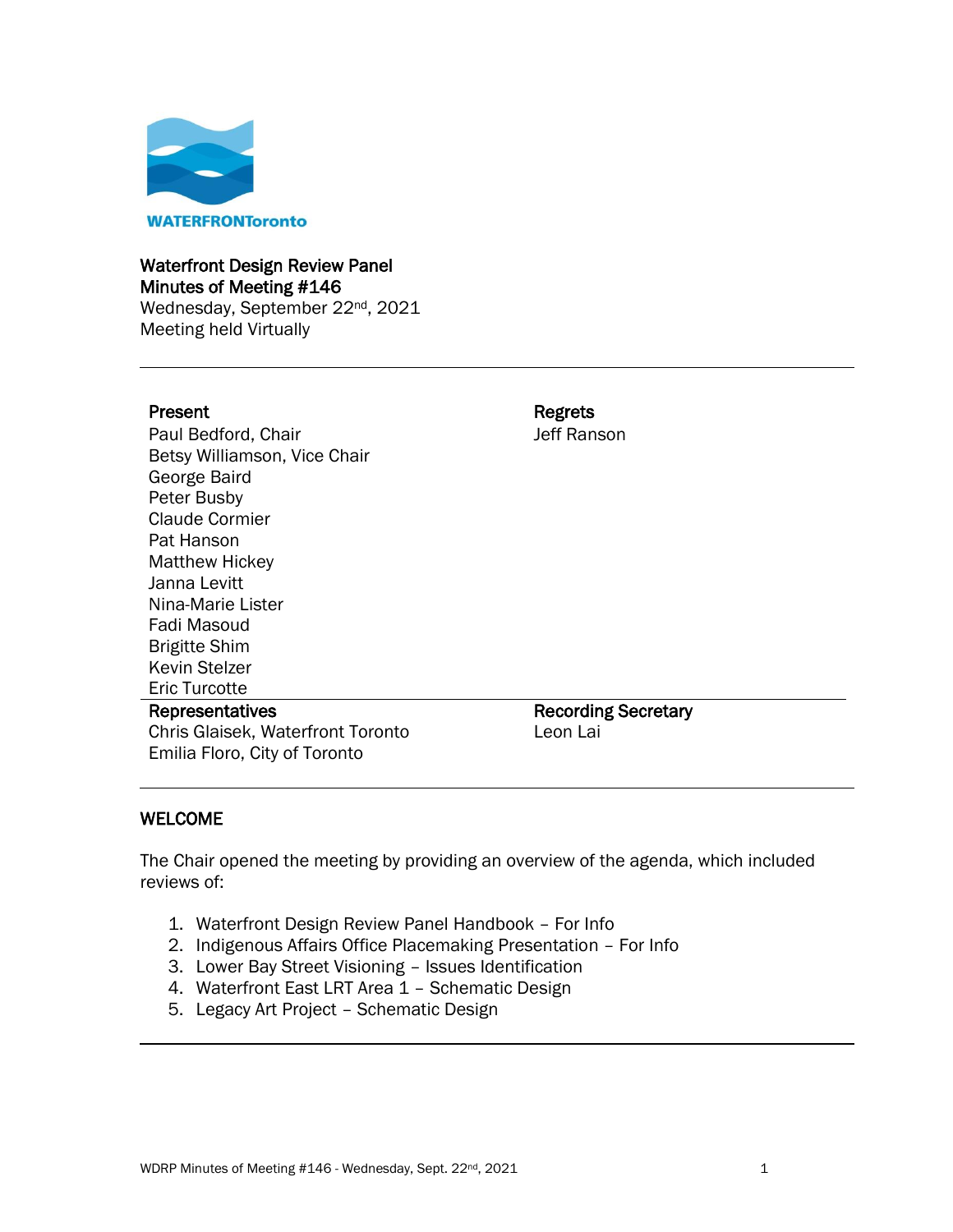#### GENERAL BUSINESS

The Chair asked the Panel to adopt the minutes from the July 21<sup>st</sup>, 2021 meeting. The minutes were adopted. The Chair asked if there were any conflicts of interest. Eric Turcotte declared conflict of interest for Lower Bay Street Visioning and recused himself for the review.

The Chair then asked Christopher Glaisek, Chief Planning and Design Officer with Waterfront Toronto, to give an update on last month's projects.

#### Update on last month's projects:

Mr. Glaisek began by noting that Rekai Centre received a vote of Full Support and concluded their review process. At the request of the proponent, the WDRP issued a letter in support of the project and the team continues to advance the design for Site Plan Application. Mr. Glaisek noted Legacy Art Project is returning today for Schematic Design review.

#### Other Waterfront Toronto Update:

Mr. Glaisek provided updates on the construction of Port Lands Flood Protection. The river valley excavation is complete in the ice management area and Don Greenway, crews are placing rocks and other materials that will become the bottom of the new river, such as harvested trees and root wads to reinforce the riverbed. Mr. Glaisek noted crews are reinforcing the Atlas Crane, a designated heritage structure that will become a landmark in the new Promontory Park. The eastern half of the Commissioners Street Bridge arrived and is sitting with the western half waiting to be joined. Mr. Glaisek noted crews are working to install the bridge over ground, after which they will excavate the river valley below.

Mr. Glaisek noted the Cherry Street Storm Water Facility won a 2021 Toronto Urban Design Award of Excellence in the "Special Jury Award for Inspiring Infrastructure" category. Leon Lai, Manager of the Design Review Panel with Waterfront Toronto, provided the draft 2022 WDRP schedule and asked Panel members to hold the dates for now. Mr. Lai will send out invites when the dates are confirmed with City Planning. Mr. Glaisek then provided an upcoming draft project agenda for October 2021 DRP.

#### Chair's remarks:

The Chair concluded the General Business segment and motioned to go into the project review sessions.

\_\_\_\_\_\_\_\_\_\_\_\_\_\_\_\_\_\_\_\_\_\_\_\_\_\_\_\_\_\_\_\_\_\_\_\_\_\_\_\_\_\_\_\_\_\_\_\_\_\_\_\_\_\_\_\_\_\_\_\_\_\_\_\_\_\_\_\_\_\_\_\_\_

#### PROJECT REVIEWS

#### 1.0 Waterfront Design Review Handbook – For Info

*Project Type:* WDRP Governance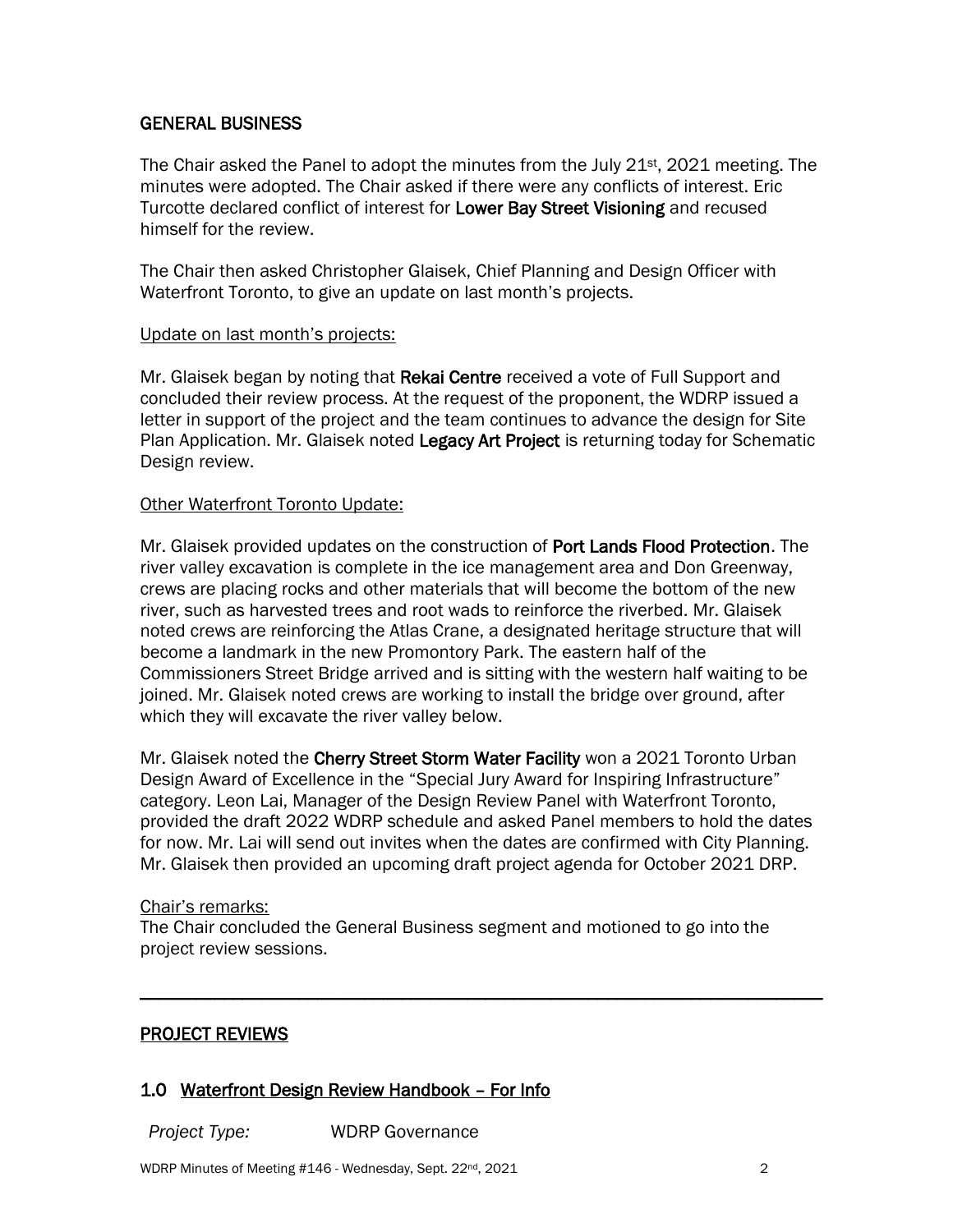| Review Stage:       | For Info                                                   |
|---------------------|------------------------------------------------------------|
| Proponent:          | <b>Waterfront Toronto</b>                                  |
| Architect/Designer: | Carolina Soderholm, Designholmen                           |
| Presenter(s):       | Leon Lai, Manager, Design Review Panel, Waterfront Toronto |

## 1.1 Project Presentation

Leon Lai, Manager of the Design Review Panel with Waterfront Toronto, began the presentation by noting that the WDRP Handbook v2 has been released. Mr. Lai provided an update on the timeline of the Handbook development, beginning in Sept. 2020 with the Panel's review of the final draft. Mr. Lai further noted the key updates to the Handbook, including the re-organization of the chapters framing the document as a step-by-step guide for proponents, overall graphics overhaul with photos, diagrams, and images, submission material checklists, a project profile featuring a successful WDRP outcome, and the addition of testimonies from various members and stakeholders of the waterfront design community. Mr. Lai noted that the Handbook will be circulated to City of Toronto and Waterfront Toronto staff, proponent teams, and regular updates will be made to the document.

## 1.2 Panel Questions

No question was raised by the Panel members.

#### 2.0 Indigenous Affairs Office Placemaking Presentation - For Info

| Project Type: | <b>General Update</b>                                        |
|---------------|--------------------------------------------------------------|
| Review Stage: | For Info                                                     |
| Proponent:    | Indigenous Affairs Office, City of Toronto                   |
| Presenter(s): | Jennifer Franks, Consulting Lead, Indigenous Affairs Office, |
|               | City of Toronto                                              |

## 2.2 Project Presentation

Jennifer Franks, Consulting Lead, Indigenous Affairs Office with the City of Toronto, began the presentation with the land acknowledgement and a quote from Chloe Dragon Smith. Mr. Franks noted the Indigenous place-making framework goals, Indigenous design principles as developed by the Brook McIlroy Indigenous Design Studio, and the four focus areas of place-making framework: public art, places and naming, policy and capacity, and engagement. Ms. Franks provided details on each area with some built examples and noted the importance of the waterfront as an area for Indigenous place-making. Ms. Franks noted the next steps including selecting members of the Indigenous Place-Making Advisory Circle to guide work, a digital mapping exercise, improve coordination between initiatives, create stories, development of a practice and comprehensive place-making strategy, and the Reconciliation Action Plan.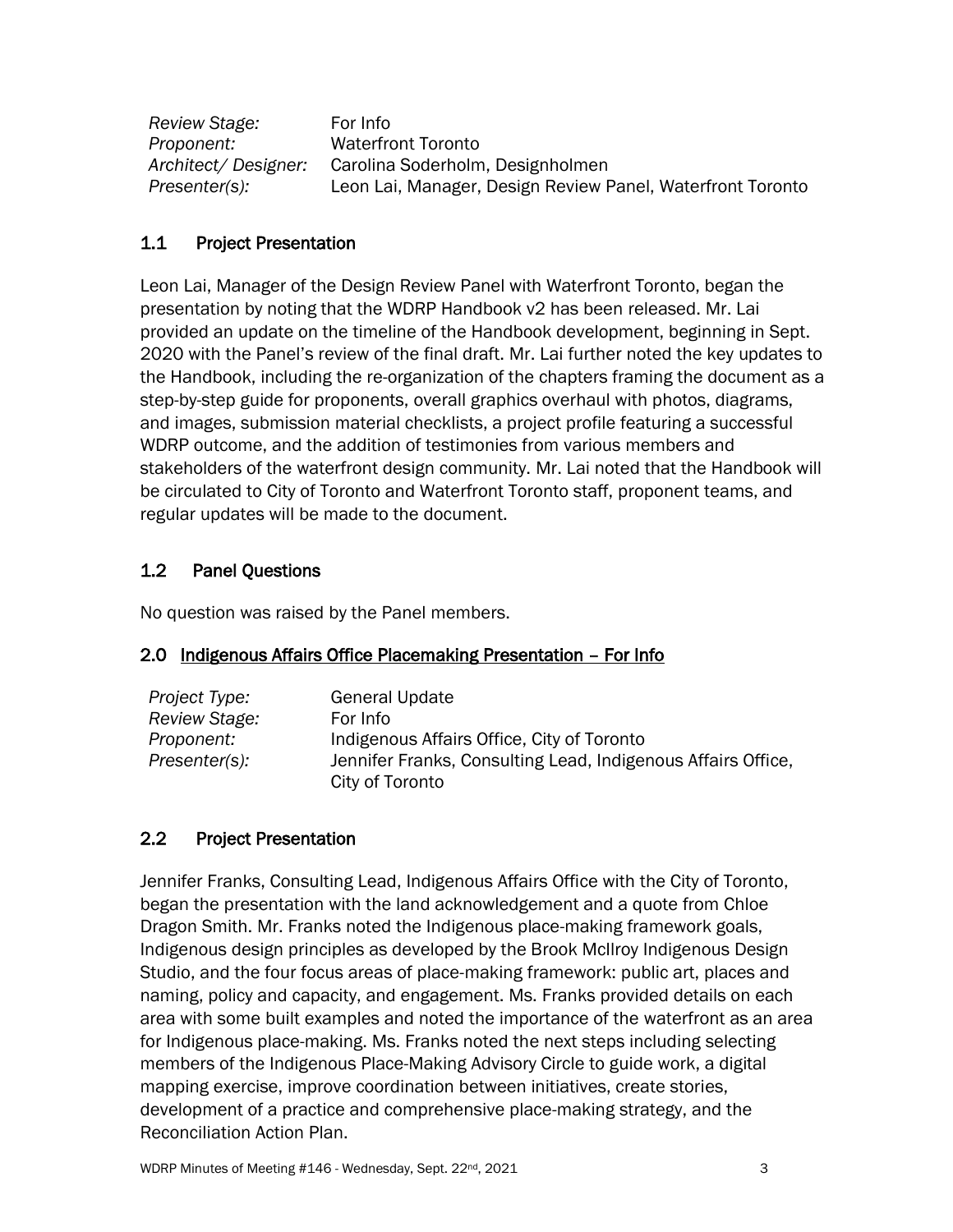#### 2.3 Panel Questions

One Panel member asked if the digital map would address the pre-colonial urban form of Toronto. The Panel member is teaching a course on Toronto urban history and would appreciate seeing this information. Ms. Franks responded that the team is working with knowledge keepers and Indigenous academics to share historical records.

Another Panel member asked if there are opportunities to reinforce the origins of words in the design of public realm. Ms. Franks noted that through naming it becomes a way for people to connect history with the current.

#### 3.0 Lower Bay Street Visioning – Issues Identification

| Project ID #:        | 1128                                   |
|----------------------|----------------------------------------|
| Project Type:        | <b>Public Realm</b>                    |
| Review Stage:        | <b>Issues Identification</b>           |
| <b>Review Round:</b> | One                                    |
| Location:            | <b>Central Waterfront</b>              |
| Proponent:           | <b>Waterfront Toronto</b>              |
| Architect/Designer:  | West 8 + DTAH                          |
| Presenter(s):        | Shelley Long, Team Lead, West 8 + DTAH |
| Delegation:          | Yvonne Lam, West 8 + DTAH              |
|                      | Sonja Vangjeli, Waterfront Toronto     |
|                      | Alex Mereu, Waterfront Toronto         |
|                      | Vincent Teng, TTC                      |
|                      | Suma Apparao-Das, TTC                  |
|                      | Cassidy Ritz, Manager, City of Toronto |
|                      | Deanne Mighton, City of Toronto        |
|                      | David Hunter, City of Toronto          |
|                      | May Wang, City of Toronto              |

#### 3.1 Introduction to the Issues

Sonja Vangjeli, Planning and Design Manager with Waterfront Toronto, began the introduction by noting the scope areas of the East Waterfront LRT Project and specifically the scope for Area 1 Union to Queens Quay Link. Ms. Vangjeli noted the existing conditions of Bay Street, functional requirements, user groups and space needs, and the adjacent major projects in the area. The project is appearing in front of the DRP for the first time for Stage 1: Issues Identification review. Ms. Vangjeli recapped the Bay Street Consensus Comments from Waterfront LRT Area 1 Issues Identification review in March 2021. Ms. Vangjeli noted that two workshops have been held by Waterfront Toronto with West 8 + DTAH to begin to look at two conceptual visions. So far, a Class 5 costing has been completed and a Class 3 costing will be done along with Schematic Design at the next phase. Ms. Vangjeli noted that technical feasibility work including multi-modal network analysis, coordination with underground work and other infrastructure, public consultation, environmental approvals, and implementation strategy, are future requirements for the project. Ms. Vangjeli provided the areas for Panel consideration, including Bay Street as a key connector from the City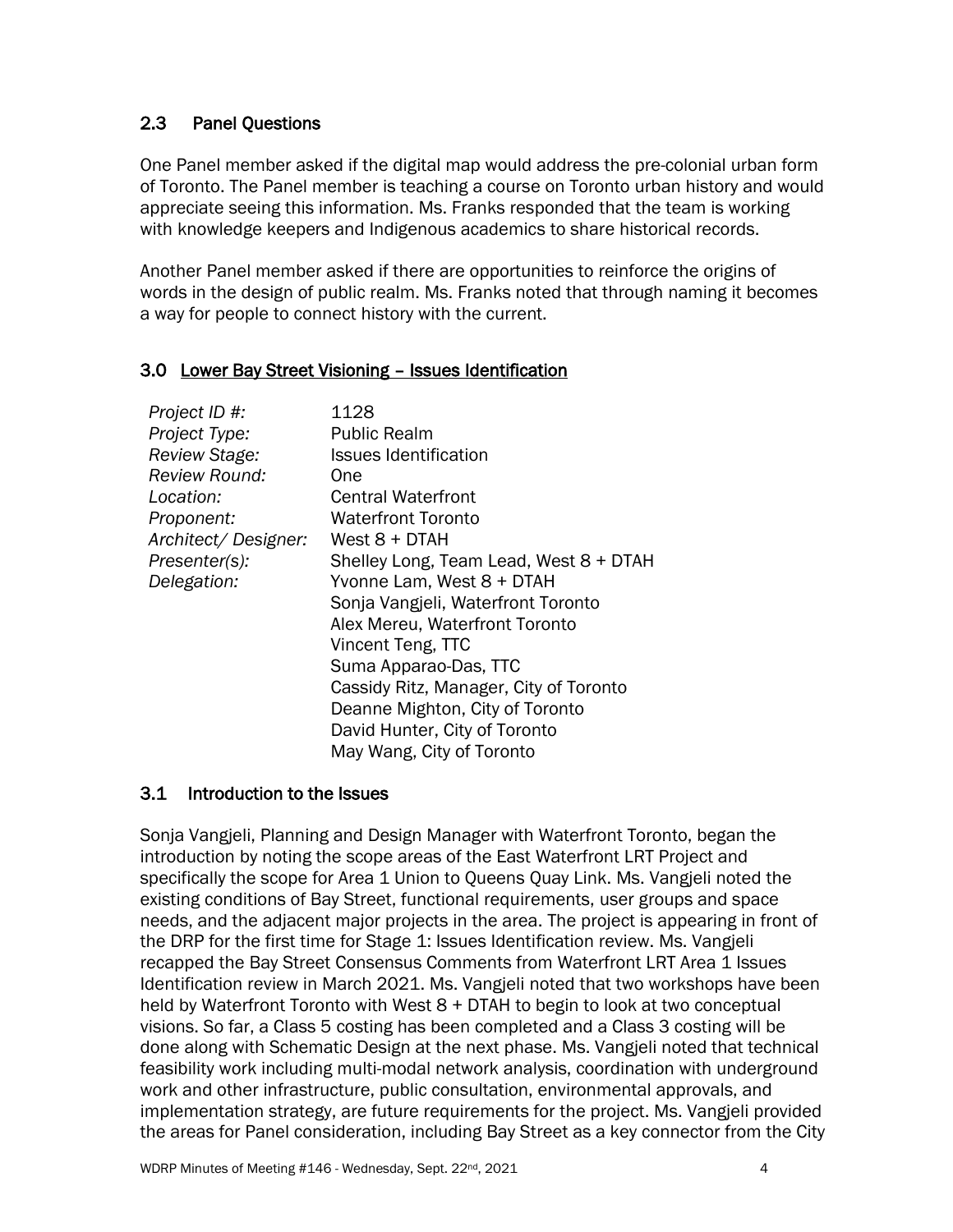to the waterfront, the arrival experience, integration with current and future context, user groups and functional demands, and additional public realm opportunities. Ms, Vangjeli then introduced Shelley Long, Project Lead with West 8, to continue the design presentation.

## 3.2 Project Presentation

Ms. Long began the presentation by recapping the evolution of the waterfront and the characteristics of Lower Bay Street from towers in the Downtown to the waterfront. Ms. Long noted the existing conditions of the key intersections along Bay Street corridor: Queens Quay, Jack Layton Ferry Terminal, Harbour Street, Lake Shore Boulevard, Union Station, Rail Underpass, Financial District, and Old City Hall. Ms. Long introduced the ambitions for an improved, unobstructed public realm between Downtown and the waterfront via Bay Street, and the preliminary design vision principles from the workshops: world class pedestrian priority street, equitable, efficient, and memorable transit experience, BRAT (bio-retention above transit), light, and block and context sensitivity.

Ms. Long noted the various zones and provided the detailed site analysis of each segment. At zone 1 and 2, Ms. Long introduced the Welcome Plaza and The Light Room, starting in zone 3, the team developed two options. The first option called "La Rambla" has a centre green promenade, while the second option, called "West Side Bioscape" has a wide green boulevard on the west side of Bay Street. Ms. Long provided the summary of the preliminary design vision concepts and recapped the differences between the two.

## 3.3 Panel Questions

The Chair then asked the Panel for questions of clarification.

One Panel member asked if one option is transit only and the other option retains vehicular traffic. Ms. Long responded that both options were tested, more work will have to be done to determine the appropriate strategy. The Panel member noted that sunlight would suggest that the West Side Bioscape would work better on the east side and asked if the team studied an east side bias option. Ms. Long noted the east side bias was considered but the team chose to proceed with the west side bias option due to a wider sidewalk can benefit Union Station's high flow.

Another Panel member asked if there is a site plan of the entire Bay St. corridor that shows the remaining development sites both east and west. The Panel member is trying to understand the evolution of the adjacent lots including 30 Bay, 11 Bay, and 141 Bay. Ms. Long noted the status of the sites and will include more information at the next review.

One Panel member asked if the team is considering the possibility of closing off the roads in either options to address heavy traffic, such as during events or heavy pedestrian flow. Ms. Long noted that the team has not considered this option.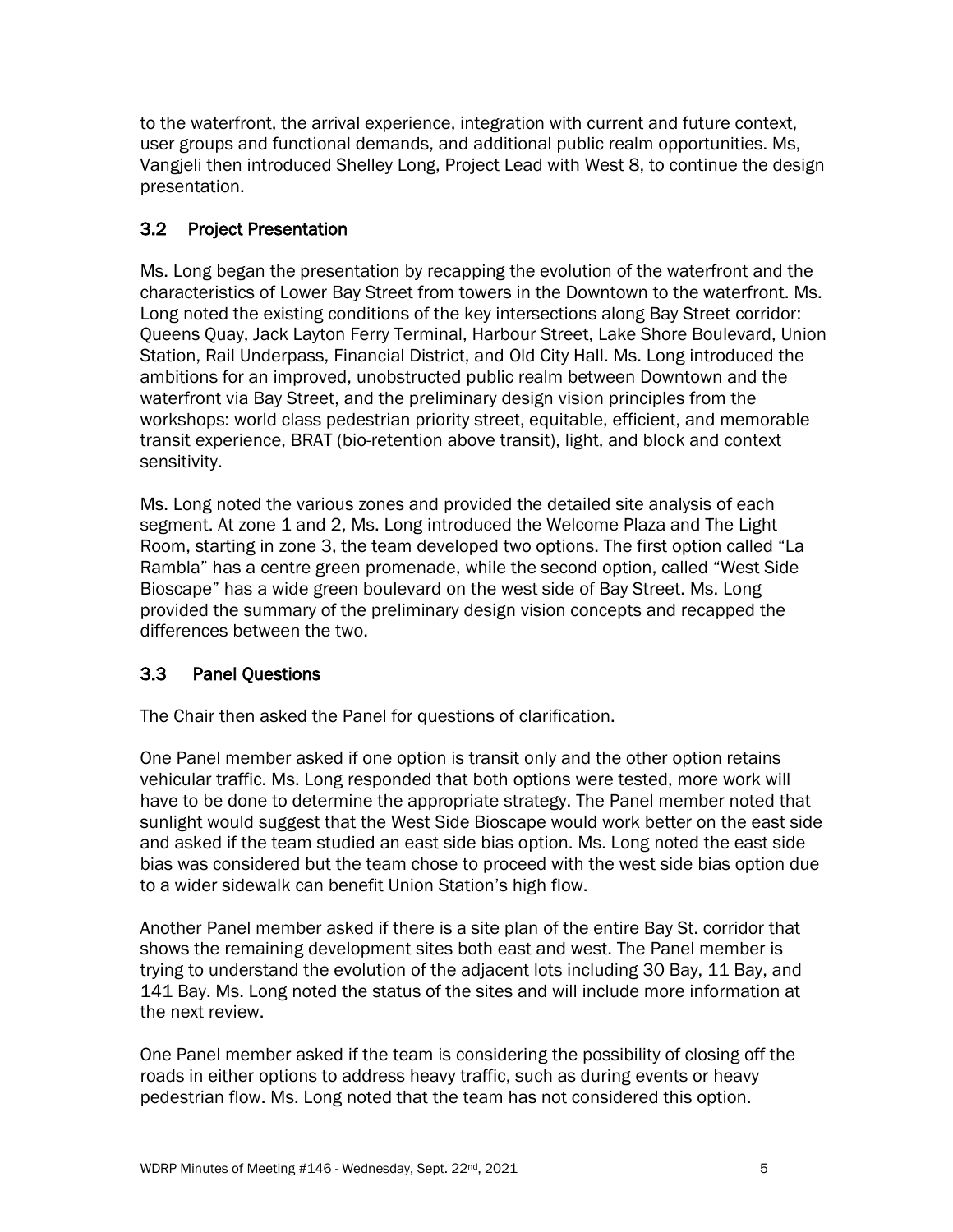Another Panel member noted the project is very challenging and appreciated the notion of the tree strategy. The Panel member asked what is one element that the team sees as a huge gain in functionality and fluidity for the site, and if 1-way traffic has been studied in terms of feasibility. Ms. Long noted that Bay St. and adjacent streets should be studied together as a network to analyse flow as they are interconnected and that the 1-way traffic remains to be studied.

One Panel member noted both options are delightful and that University Ave. currently has a similar "La Rambla" median and that the space is not well used because it is inconvenient for pedestrians, and asked if there is any research on University Ave. Ms. Long responded that University Ave. is a much wider road designed with fountains and celebration monuments - crossing at Bay would feel very different from this precedent. Another member noted that the plan to change University to an east side bias is gaining traction. The Panel member asked if Toronto pedestrians seek sun or shade, given the city is now cooling dominant instead of heating. Ms. Long responded that the trees provide not only shade but also weather protection and agreed that shade is more important. One Panel member commented that Torontonians prefer shade in the summer and sun in the winter, and thus we have deciduous trees.

Another Panel member asked if the team considered drainage or surface permeability in the design, and if there is any design continuation from Lake Shore Public Realm such as the crossing designs which were also designed by West 8. Ms. Long answered that drainage will be studied closely, the team is interested in infiltrating some water to prevent flash flooding, and that West 8's scope for Lake Shore ends at Jarvis St. but there is no reason the designs cannot be better coordinated.

One Panel member asked if the cut and cover work is north of Lake Shore and south of Harbour St. only. Ms. Long responded yes.

## 3.4Panel Comments

One Panel member supported the West Side Bioscape. Based on Queens Quay and the future University Ave., Torontonians will have an easier time adjusting to either a west or east side bias public realm. For an elderly person, the central median feels unsafe; it is important to introduce less unfamiliarity to the urban environment that has a high possibility to become a successful Toronto urban typology. The Panel member supported the mixed traffic option in favour of sheer animation from urban life incorporating different types of vehicles. The Panel recommended the team to look at how the public realm can tie in with the design of the Area 1 pedestrian link and consider moving the pavilion to the west side of the parking entrance on Queens Quay. This is a topographic challenge but will greatly improve the arrival experience. With the great deal of pedestrian traffic on Bay St, the design needs to consider east-west turning and suggested the team to incorporate the study of advanced right turn signalling,

Another Panel member appreciated the overall design clarity and supported the expanding of the study scope to include Yonge and York Streets which will help make decisions as part of the greater framework of streets. The Panel member noted the thresholds between transit, city, and the waterfront, all must be understood together.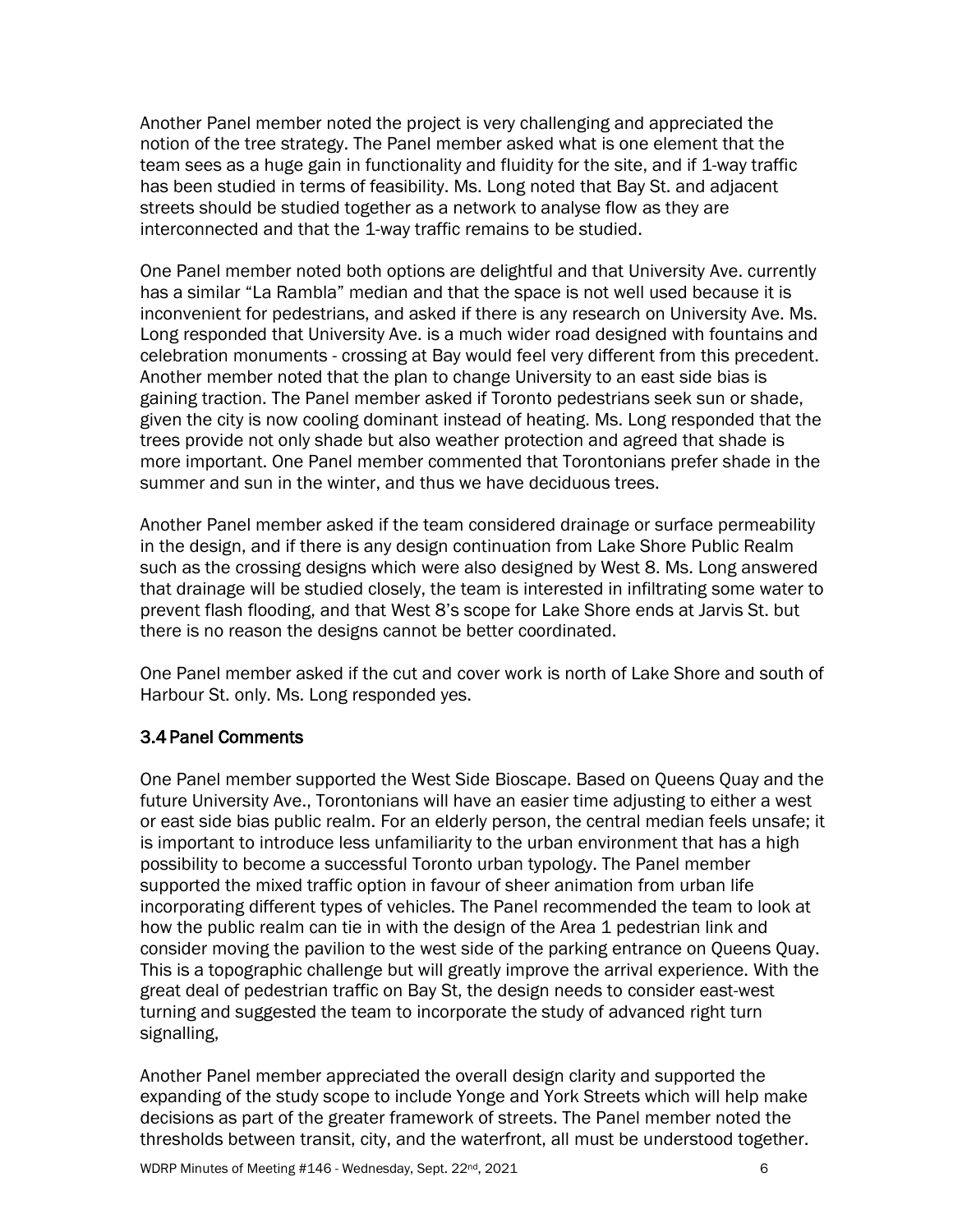The Panel member supported the "La Rambla" option because as adjacent developments advance, they can evolve their public realm without impacting the core pedestrian experience. The Panel member is excited by the possibilities and asked the team to ensure all strategies are properly assessed and integrated with the greater framework.

One Panel member noted the inclination for pedestrians to spill out into the immediate sidewalk is very strong compared to crossing to the central median. At Queens Quay, people want to be on the water, so we placed the width on the south side. By the same logic, the Panel member supported the West Side Bioscape. The Panel member supported the advanced right turn signalling and noted that is the reason for the removal of the Bay St. and Bloor St. pedestrian diagonal crossing – if there is vehicular traffic, there needs to be a strategy for their movement. The Panel member asked the team to put more trees on the east sidewalk and balance the experience and supported the work thus far.

Another Panel member agreed with expanding the scope to look at the bigger street network and noted that efficiency and fluidity are important. The Panel member sees "La Rambla" as a bolder typology and asked the team to consider a hybridized option. The Panel member is concerned with the naming of "Bioscape" as it is not horticulture but a paved street with tree canopies, consider alternatives.

One Panel member supported the West Side Bioscape because pedestrian traffic is predominately on that side. In Vancouver, 1-way streets are discouraged and celebrated when they revert to 2-way, they become livelier and more animated for retail. The Panel member noted the east side should have more trees and encouraged the team to work with TTC to bring light down to the transit station. The Panel member appreciated the debate that the Panel is having related to the vision of Bay.

Another Panel member encouraged the team to have a forward-looking traffic consultant to advance the studies. The Panel member noted it is important to ensure some version of this becomes a reality, even if compromises must be made. The Panel member felt the West Side Bioscape is likely more successful in the long term, discouraged above grade planters with flowers and instead focus on tree species that are natural to this area – the planters are too suburban and do not fit the context. The Panel member asked the team to reconsider the names of the two options.

One Panel member appreciated the thoughtful presentation and noted it is enjoyable to think about BRAT and also bringing natural light into the station below. The Panel member recommended to use this project as a demonstration of great multi-modal street planning that accommodates all forms of use and slower speeds. The West Side Bioscape has a strong chance in becoming successful, giving space to the busier side. The Panel member felt the edges of Bay Street are different rom edges of La Rambla and the comparison is too fine-grained for Toronto.

Another Panel member noted Bay Street is one of the most paved areas in the city, flooding and urban heat are issues, and supported BRAT as it is a great demonstration of how we can build for the future. The Panel member suggested the team to capitalize on performance gains, such as how much stormwater the street can store and degrees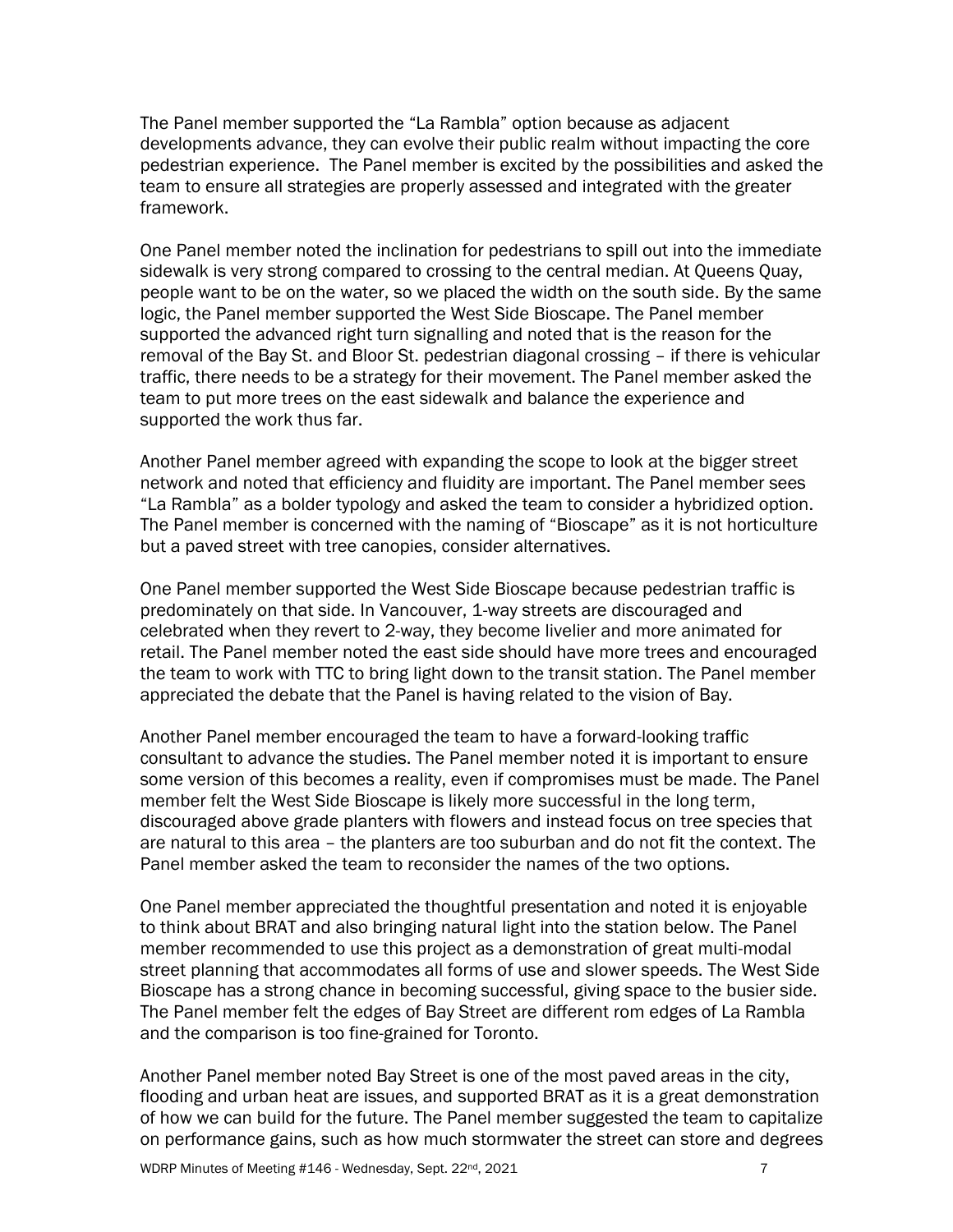of heat it can mitigate. The Panel member noted it is comprehensive and critical to show relationship with adjacent streets, supported a hybridized option, and agreed that the names are not representative of the core concepts. The Panel member suggested the team to experiment with curb cuts, closing streets for special events, and other flexible approaches to test features.

One Panel member supported the West Side Bioscape and noted that water management strategy is critical for the vision.

Another Panel member asked the team to consider pedestrian safety and identify strategies for the safest bike or walking route. There are existing concrete barriers at Front and Bay, for example, that should be addressed in the design.

## 3.5 Consensus Comments

The Chair then summarized the Panel comments on which there was full agreement.

General

- Appreciated the detailed presentation, the Panel is very excited by the project.
- Supported the approach of the six "rooms" as a conceptual approach to the project.
- Consider the long-term future of Bay Street, pedestrian experience, and safety as priorities.
- With increasing Union Station traffic, ferry terminal, and new residential complexes in the area, it is important for the design to anticipate the future levels of traffic.
- Consider every opportunity to maximize new trees.
- Expand the study area and consider the role of Bay Street in the context of York and Yonge Streets.

Bay Street Concept Design Vision Options

- Strong support for the West Side Bioscape option as it offers many benefits including wider sidewalks next to Union Station and Scotiabank Arena.
- Some Panel members felt that the bias option is more consistent and familiar with other existing Toronto urban street typologies, such as the asymmetrical precedent of Queens Quay, compared to the "La Rambla" option.
- In the context of east vs west side promenade, consider that shade is generally preferred for pedestrians rather than full sun in an urban context in a changing climate, especially during peak season where the streets are most used.
- Concerned with the "La Rambla" option since the University Ave. centre median is not very successful nor heavily used. The city is considering changing University Ave. to an east side bias promenade.
- The names of both options do not feel appropriately representative of their key design features, consider alternatives.
- Consider a third option which is a hybrid of options and incorporates flexibility in closing streets for special events or seasons.
- While more traffic study is needed, there is strong support for retaining vehicular traffic as it is an important feature of a complete street.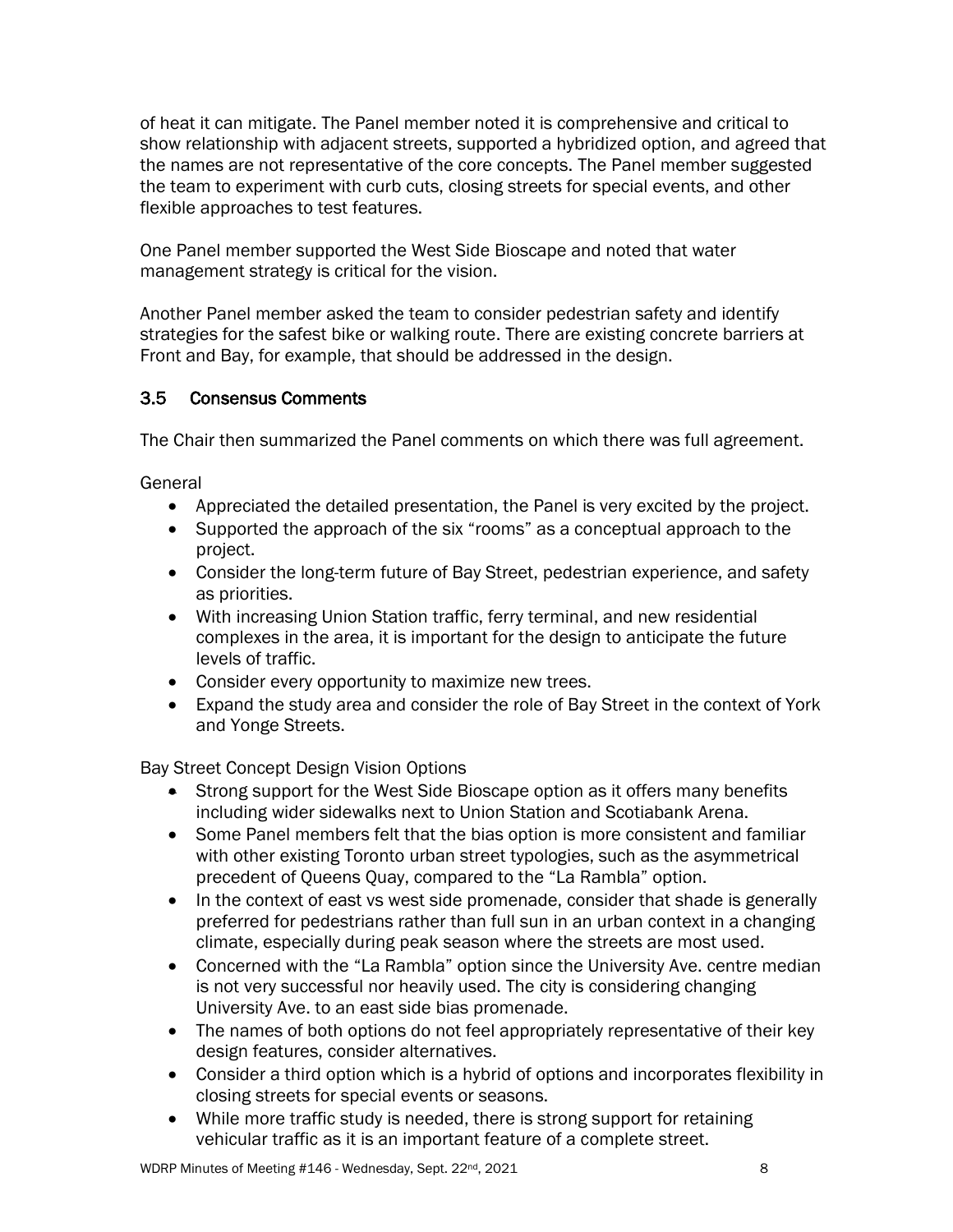• Some support for 2-way streets – design for a diverse future that accommodates mixed traffic and pedestrians.

#### 1.6 Vote of Support/Non-Support

No vote was taken as the project was reviewed at Stage 1: Issues Identification.

The Chair then asked if the proponent would like to provide a brief response.

Ms. Long thanked the Panel for the comments and appreciate the constructive comments. Ms. Long noted the team will look at the big picture, identity, and branding of the project, as well as dedicated right turn signalling.

#### 4.0 Waterfront East LRT Area 1 – Schematic Design

| Project ID #:        | 1122                                              |
|----------------------|---------------------------------------------------|
| Project Type:        | Infrastructure                                    |
| <b>Review Stage:</b> | <b>Schematic Design</b>                           |
| <b>Review Round:</b> | Two                                               |
| Location:            | <b>Central Waterfront</b>                         |
| Proponent:           | TTC                                               |
| Architect/Designer:  | Wood, SAI, PMA                                    |
| Presenter(s):        | Vincent Teng, Project Manager, TTC                |
|                      | Richard Shaw, Principal, Strasman Architects Inc. |
|                      | Jason Stahl, Project Engineer, Wood               |
| Delegation:          | Fung Lee, PMA Landscape Architects                |
|                      | Suma Apparao-Das, TTC                             |
|                      | Sonja Vangjeli, Waterfront Toronto                |
|                      | Alex Mereu, Waterfront Toronto                    |
|                      | Cassidy Ritz, City of Toronto                     |
|                      | Nigel Tahair, City of Toronto                     |
|                      | Deanne Mighton, City of Toronto                   |

#### 4.1 Introduction to the Issues

Sonja Vangjeli, Planning and Design Manager with Waterfront Toronto, began the introduction by noting the scope areas of the East Waterfront LRT Project and specifically the scope for Area 1 Union to Queens Quay Link. Ms. Vangjeli noted the project is here for Stage 2: Schematic Design review and recapped the Consensus Comments from the March 2021 Issues Identification review. Ms. Vangjeli noted the areas for Panel consideration, including the design of the station and integration with the public realm, the wayfinding and signage strategies, the streetcar portal designs, the pedestrian link enclosure on the south side of Queens Quay, and opportunities for integration with the future vision of Lower Bay Street. Ms. Vangjeli then introduced Vincent Teng, Project Manager with TTC to continue the introduction.

Mr. Teng began by providing a recap of the project overview, design, and engineering status, estimated construction timeline, existing street and station context, and the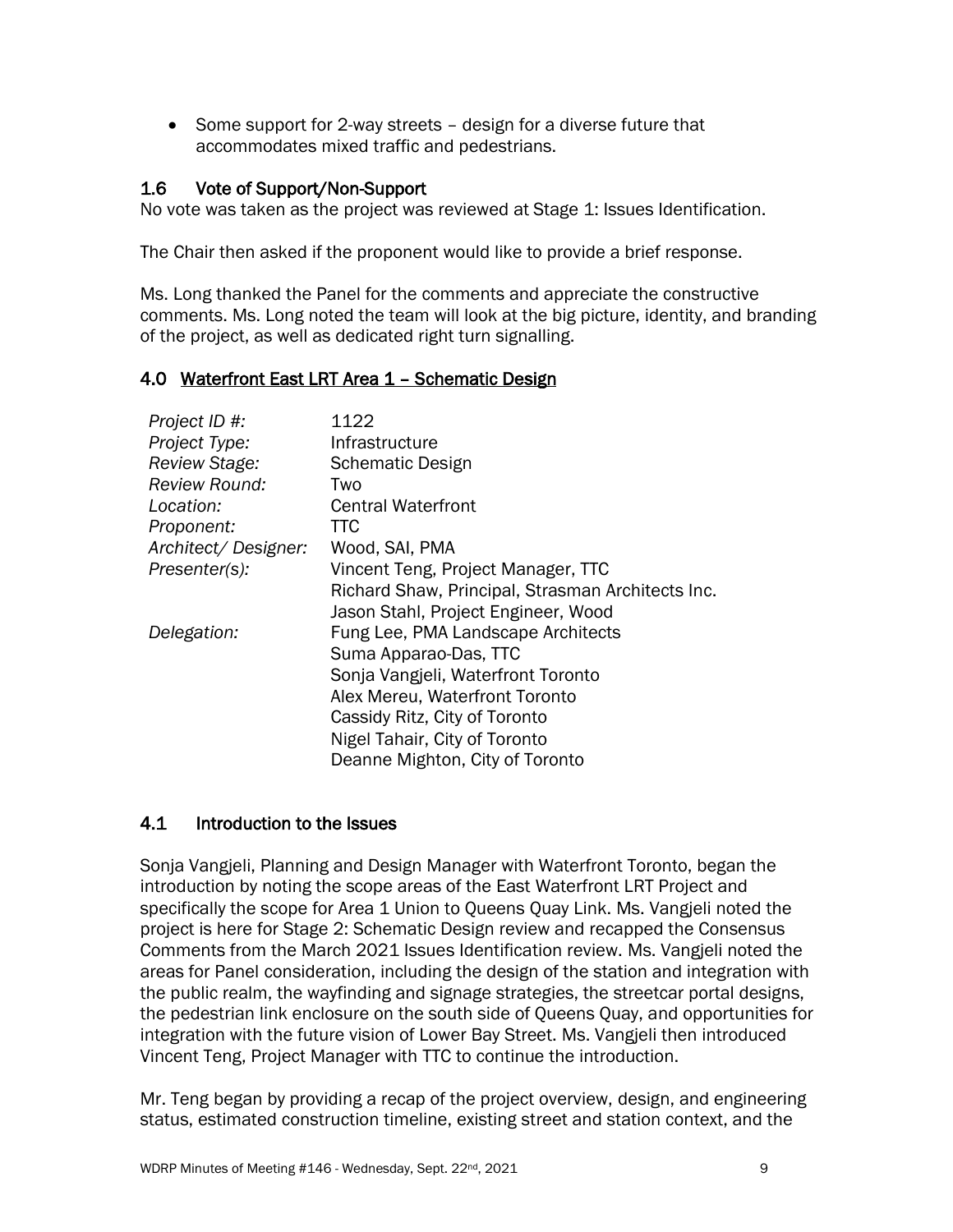existing and future adjacent major project context. Mr. Teng then introduced Richard Shaw, Principal with Strasman Architects, to continue the design presentation.

# 4.2 Project Presentation

Mr. Shaw began by presenting the Union Station design and passenger experience including circulation, wayfinding, accessibility, materials and finishes, and atmosphere and interest. Ms. Shaw noted circulation and platform clearance have been maximized, the updated interior design palette, and the artwork feature located in the center of the station. Mr. Shaw noted the Bay Street enhancement opportunities related to Union Station such as daylighting, integrated venting, and connection to future plaza and public realm.

Mr. Shaw then presented the Queens Quay Station, portal structures, and pedestrian link and enclosure design details, while noting other opportunities to enhance the Bay Street public realm. Mr. Shaw noted that the public art feature here shifts to a "wrapper" where users will experience walking through and along. Mr. Shaw presented the weather protected southeast entrance design and the revised streetcar portal canopy structures. Mr. Shaw noted timber was considered but the team is concerned with it being unprotected from the weather, and explained that the profiles of a steel structure would allow a lighter and more opened design. Jason Stahl, Project Engineer with WOOD, then provided an update on the ecology, energy, and sustainability objectives of the project, and detailed the stormwater management strategy at Queens Quay.

# 4.3 Panel Questions

The Chair then asked the Panel for questions of clarification.

One Panel member asked if the new platform strategy means four streetcars load and unload in tandem. Mr. Teng noted there are bypass tracks that allow each streetcar to operate independently and provide flexibility to reflect ridership. The Panel member asked if the team considered escalators. Mr. Teng responded that the project is a tight downtown corridor, the space limit contributes to the decision, TTC prefers escalators for passenger convenience and cost is not a concern. Mr. Shaw noted there is also the height constraint limit, however the team is trying to incorporate escalators into the 11 Bay lobby. The Panel member noted that while the pedestrian link pavilion is visually unobtrusive, it is not any less interrupting to the at grade pedestrian flow which remains an issue. The Panel member is intrigued at the option of relocating it to the west side but noted that it does not work well with the underground vault. The Panel member asked if there is a future connection with 11 Bay which may negate the need for this underground link. The Panel member asked the team to devise a west side biased pedestrian route then the enclosure can be on the east side, or an alternate where the link and enclosure are not part of the scope at all provided the generous sidewalk width. It is important to develop the west side crossing.

Another Panel member asked why there is a platform level crossing in the station. Mr. Teng noted the crossing is maintained for users and staff, during busy time this crossing may be closed to minimize delays while access from street level will be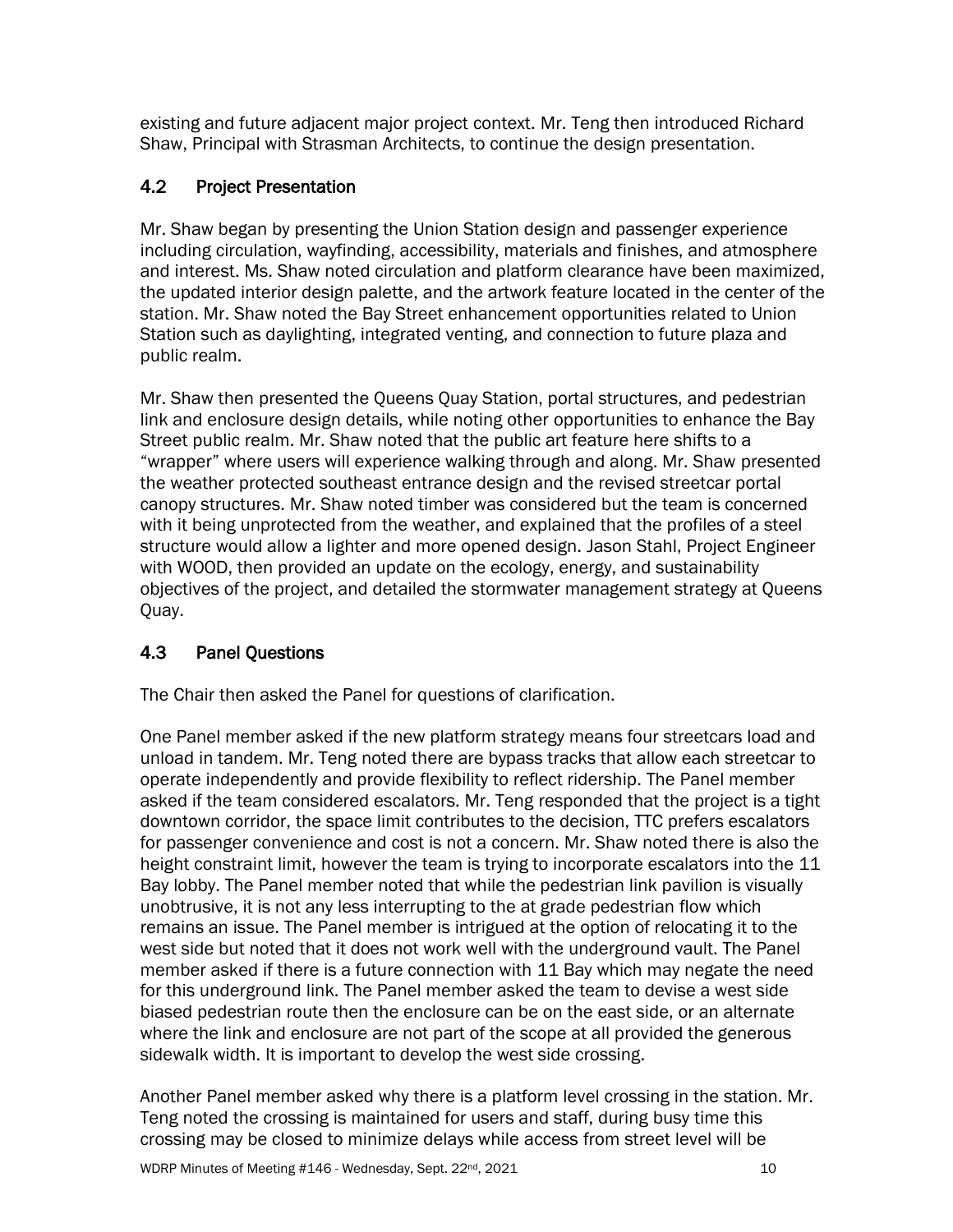maintained – there are other platform level crossings in the TTC station network. The Panel noted the existing streetcar portal west of Bay is not covered and asked if it is necessary to have a covering as a functional requirement. Mr. Teng noted both portals are architectural gateways that do not have transit functions other than integrating the electrical wiring above streetcars from above to below grade. The Panel member asked if the team is working with an artist on the lit color panels. Mr. Teng noted that as the progress continues, TTC will go through the public art procurement to select an artist for both the underground and portals. Mr. Shaw noted the intent of the design stage is to identify opportunities for art that can support the circulation strategy. The Panel member asked if there are flood concerns with the station. Mr. Vincent noted the design accommodates the worst-case scenarios, i.e. the 100-year level storm.

One Panel member asked for clarification on maximizing tree planting strategy. Mr. Stahl noted the team will work with Lower Bay Visioning to maximize tree planting and not conflict the outcome of the study.

Another Panel member asked for the procurement model of the project. Mr. Teng noted options are being evaluated, design-bid-build is considered as a base for comparison against other models subject to the conclusion of 30% design with a cost estimate to secure funding. The Panel member asked if the station would have natural light. Mr. Teng responded that the intention is yes but will depend on the outcome of the Lower Bay Street Visioning and next stage of design. The team will coordinate with the Bay St. team.

One Panel member asked if the team is designing for the future pedestrian volume. Mr. Shaw noted clearances are maximized based on testing, if that cannot be met then the team will revert to TTC minimum requirements. The Panel member asked for clarification on the intention of the art and lighting elements. Mr. Shaw noted the element, from an experiential perspective, is a singular element in the center where you circulate around at Union Station, then move through at Queens Quay.

Another Panel member asked if the columns could shift to align with the service room edges to increase traffic capability. Mr. Shaw noted the structure is very constrained by developments above and track overpass, but the point is well taken. The center platform is conceived to maximize openness. Mr. Teng noted the streetcar doors are aligned away from the structural lines to maximize loading area. The Panel member asked how the cables will be integrated with the portal structure. Mr. Shaw noted the connection points will rely on the structural ribs and detailing will be coordinated.

One Panel member asked if the design is designed for the 100-year storm levels. Mr. Stahl noted there are pumps attached to the station which accommodates the 100 year level storms. The Panel member asked if the Queens Quay station has flooded before. Mr. Teng noted it has not flooded to his knowledge, beyond the station itself the team will coordinate with City of Toronto and Waterfront Toronto to mitigate water levels beyond the 100-year storms with simple features. The Panel member asked for the pedestrian link rationale. Mr. Teng noted that the project is a collaboration with the City and it is the City's desire to expand the underground path network in the area, it also offers an alternate mean of access into the station. The Panel member asked for clarification on the color panel materiality. Mr. Shaw noted the intent is a dynamic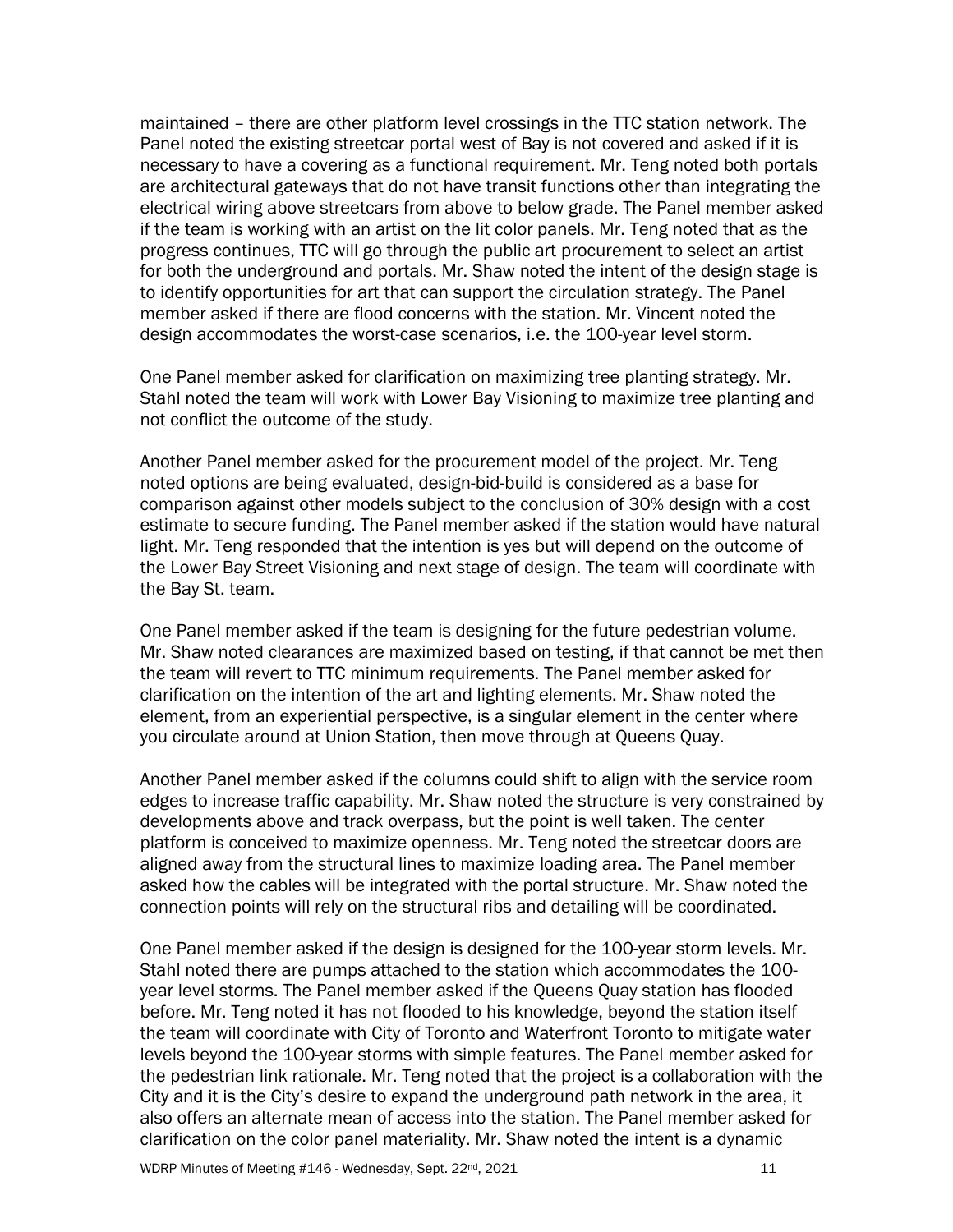surface, the options of back-lit and projections will be explored in the future, also depends on the procurement of the art program as either part of the station scope or separate.

Another Panel member asked if the Jack Layton Ferry Terminal link can have an escalator or run straight and the rationale for the current design. Mr. Shaw noted the intent is to minimize run as required up to the surface, there is also a minimum clearance between the face of the elevator and stairs.

One Panel member asked for clarification on the Bremner line connection note on p.10. Mr. Teng noted that line is still in the City's official plan. Nigel Tahair, Program Manager of Transportation Planning with City of Toronto, responded that the City has been protecting that for the long term and there might be further feedback at the next transit review.

## 4.4 Panel Comments

One Panel member encouraged the team to make the Queens Quay entrance as straight as much as possible if an escalator is not possible, ensure all options have been tested. The Panel member questioned if the pedestrian link is necessary as TTC appears to be neutral on its position- the Panel does not think the tunnel is necessary. One option is to relocate it on to the west side of the parking entry to improve the pedestrian traffic connection – investigate with the City to see whether the link is needed.

Another Panel member felt the tunnel is not necessary and that the exits north of Queens Quay must be robust. The pedestrian link at grade enclosure is a major interruption to the flow of pedestrians to the ferry terminal. The Panel member asked the team to reconsider the need for the streetcar portal structures. The Panel member noted public art is a cornerstone of Waterfront Toronto, it is important to identify and understanding their role in the project. The Panel member noted it is important to capture all the constraints in the design and appreciated the design progress.

One Panel member appreciated the development of the station design and noted that unless there is a great need, the team should consider removing the Queens Quay south entrance from the scope. If the weather is bad, there is little traffic there which negates the need for the enclosure. The Panel member noted the portal structures recall the BCE Place than the waterfront as they are more about the veil character than the timber structure, consider revisiting the timber proposal that is more in line with the Wavedecks and the waterfront.

Another Panel member appreciated the thoughtful and detailed presentation. The Panel member recommended prioritizing biodiversity in the design of the public realm, provide robust and continuous canopy, and supported the decision to eliminate the Queens Quay south connection.

One Panel member supported the removal of the portal structures if the procurement model is not stipulated sum as it is difficult to control the quality of the structure.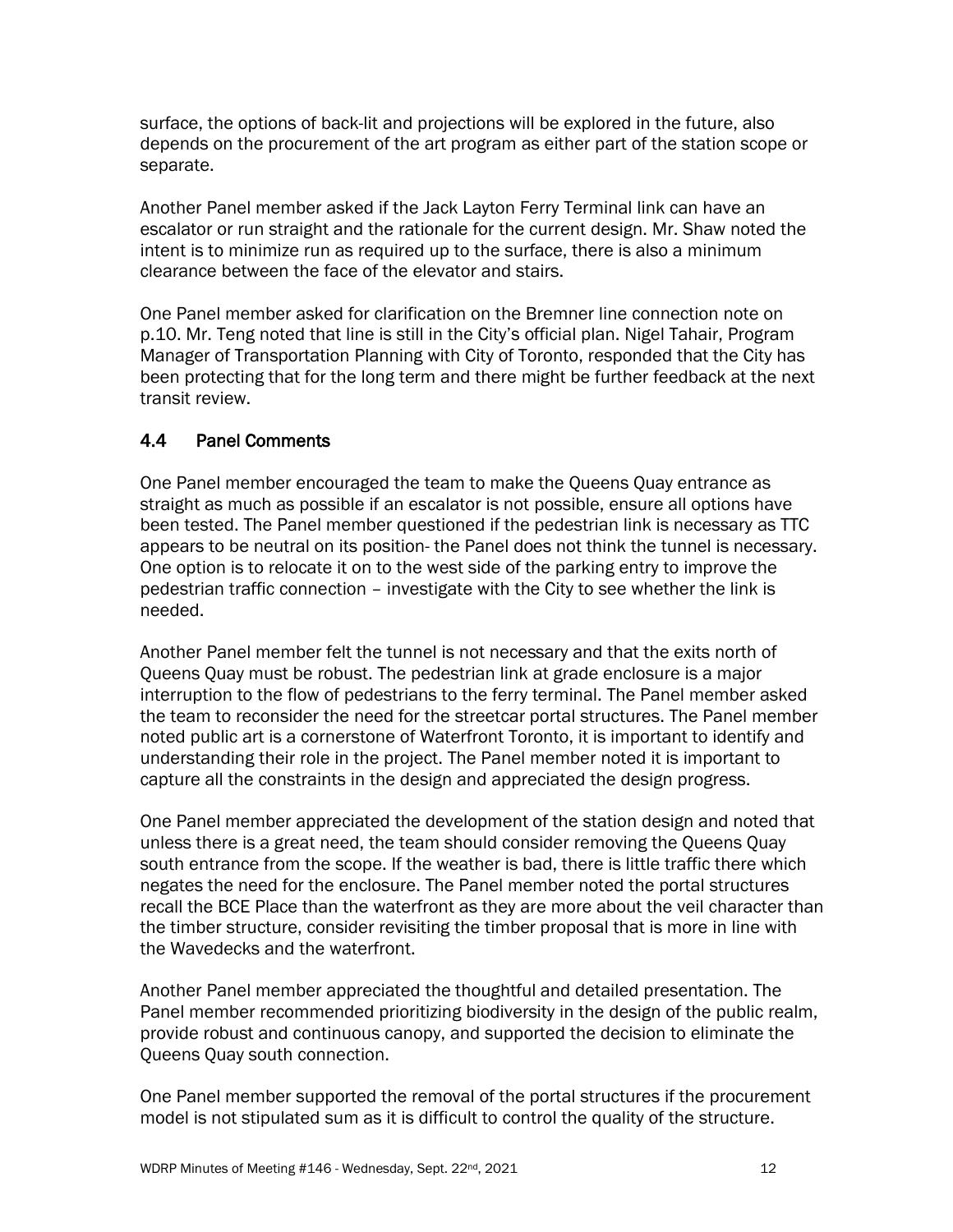Another Panel member encouraged the team to develop an articulated public art strategy as it relates to the architecture, bring on board an artist early so there is a good understanding of intent and therefore able to make a great contribution to the design. The Panel member suggested to simplify the ceiling plan and design, strive for a simple, clean, ceiling and let the articulated walls, whether tiled of lit panel surfaces, to speak loudly. Currently there seems to be many ceiling variations- let the public art stand out.

One Panel member supported the Queens Quay south entrance as it improves connectivity to destinations but encouraged the team to further improve and integrate the design, whether on the east or west side of parking entry. The Panel member asked the team to provide more information on the experience of the public realm and noted that the interior flooring at Queens Quay should be consistent with Union Station and not mimic the pavement treatment of Queens Quay. The Panel member recommended less is more for the portal structures and remove from scope if not needed.

Another Panel member felt it is essential for the new infrastructure to be future weatherproof and encouraged the team to advocate for protecting the public transportation system from flooding, like the 100-year storms. The Panel member felt public art is critical for the user experience and asked the team to ensure that is done well.

One Panel member recommended the team to consider a strategy to distribute the rainwater to control flow when there is a storm surge. The Panel member recommended that low carbon content concrete should be the basis of TTC's specification. As a big customer, TTC can use this project to advance the industry in the right way.

Another Panel member encouraged the team to consider the portal canopies as infrastructure, strive to push the design in terms of functionality - if there is no function, consider removal.

One Panel member also supported the removal of the Queens Quay link and pavilion if the procurement model is not stipulated sum.

#### 4.5 Consensus Comments

The Chair then summarized the Panel comments on which there was full agreement.

General

- Appreciated the detailed presentation of a complex project and supported the overall concept design.
- Ensure that all proposed above grade elements of the station be well integrated with the public realm design of Bay St. and Queens Quay.
- Appreciated the visual design strategy including lighting, colors, and public art components, consider further development to deliver a strong, clear, and cohesive design, i.e. maintain a simple interior and let the art features stand out.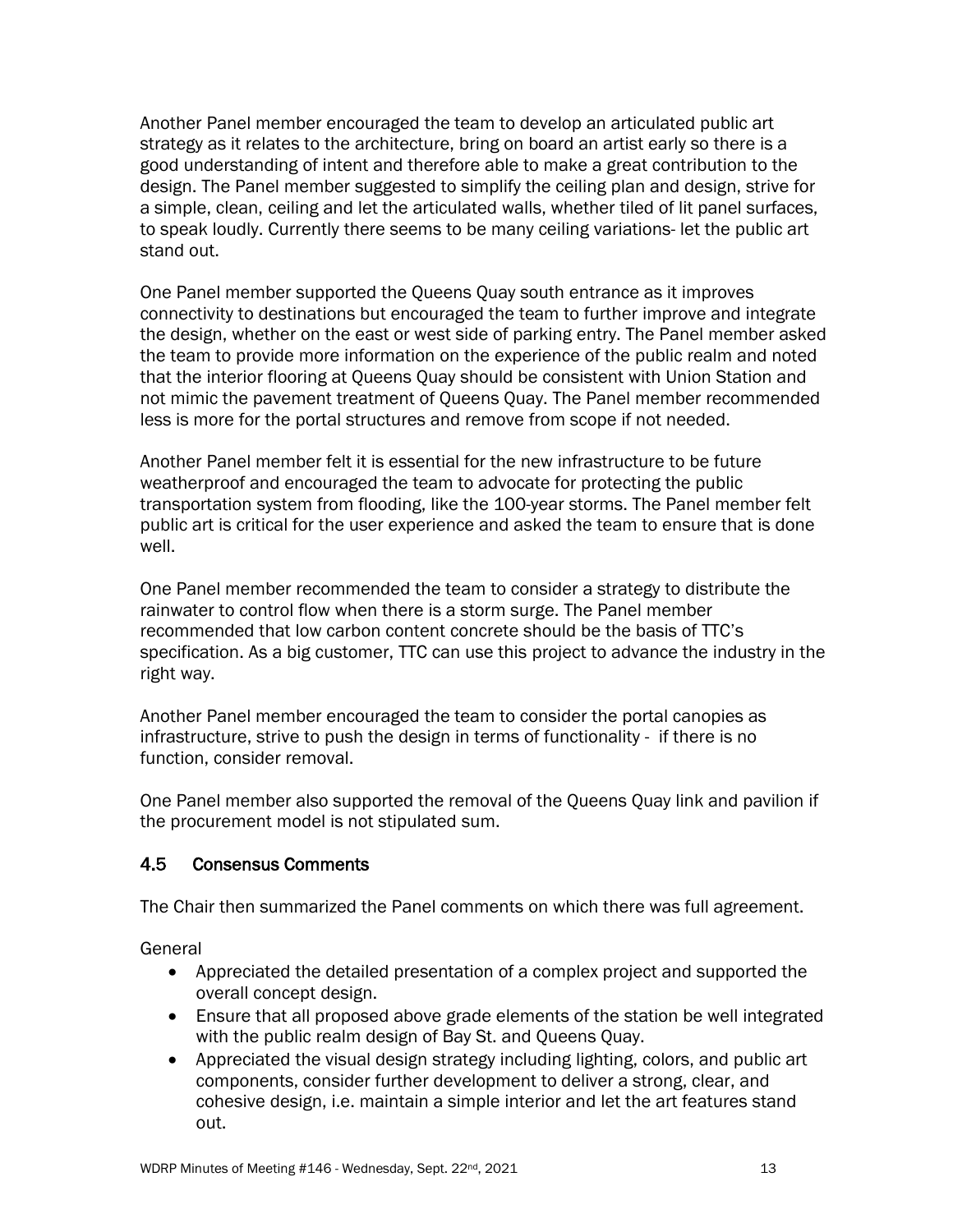- Supported the public art strategy, ensure the work is done with artists and the result is spectacular.
- Ensure design addresses future flooding conditions.
- Consider removing the Bremner connection from the scope.
- Encourage TTC to consider use of low carbon concrete at this station.

Pedestrian Connection and Pavilion

- The design and location of the pedestrian connection pavilion reduces at grade pedestrian flow at the entrance to the Jack Layton Ferry Terminal. The Panel is concerned with its impact on the public realm as designed. Consider the following:
	- o An alternate location for the pavilion that is better integrated with the existing Queens Quay public realm, i.e. at the west side of Bay and Queens Quay, west of the parking entrance, which might work well with the new vision of Bay Street.
	- o An alternate design that does not impede at grade pedestrian flow, i.e. an open-air access with canopy for rain protection, like other transit entrances.
	- o An alternate that does not consider an underground connection and improves the at grade crossing instead as an economical alternative.
- The Panel is unsupportive of the pedestrian connection and has concerns with the tunnel and access design:
	- o Concerned with the width of the tunnel not able to accommodate substantial traffic and user needs.
	- o Consider a straight stair run into the tunnel for optimal pedestrian movement during peak loads.

TTC Streetcar Portals

- With minimal functionality and various design concerns, the Panel remains unsupportive of the proposed design. Consider the following:
	- o Whether a portal canopy structure is needed suggestion that less is more especially if it is not a transit functional requirement
	- o The proposed design looks too cluttered, out of place, and does not feel complimentary to the identity of Queens Quay.
	- $\circ$  Concerned with the cleaning and maintenance of the mesh exterior, and that the structure is a visual barrier to the street.
	- o Suggestion to either return with an alternative mass timber concept as proposed in earlier studies or simply remove the canopies from scope.

## 4.6 Vote of Support/Non-Support

The Panel voted Full Support for the overall design concept.

For the Pedestrian Link and Pavilion, the Panel voted Non-Support. For the Streetcar Portals, the Panel voted Non-Support.

The Chair then asked if the proponent would like to provide a brief response.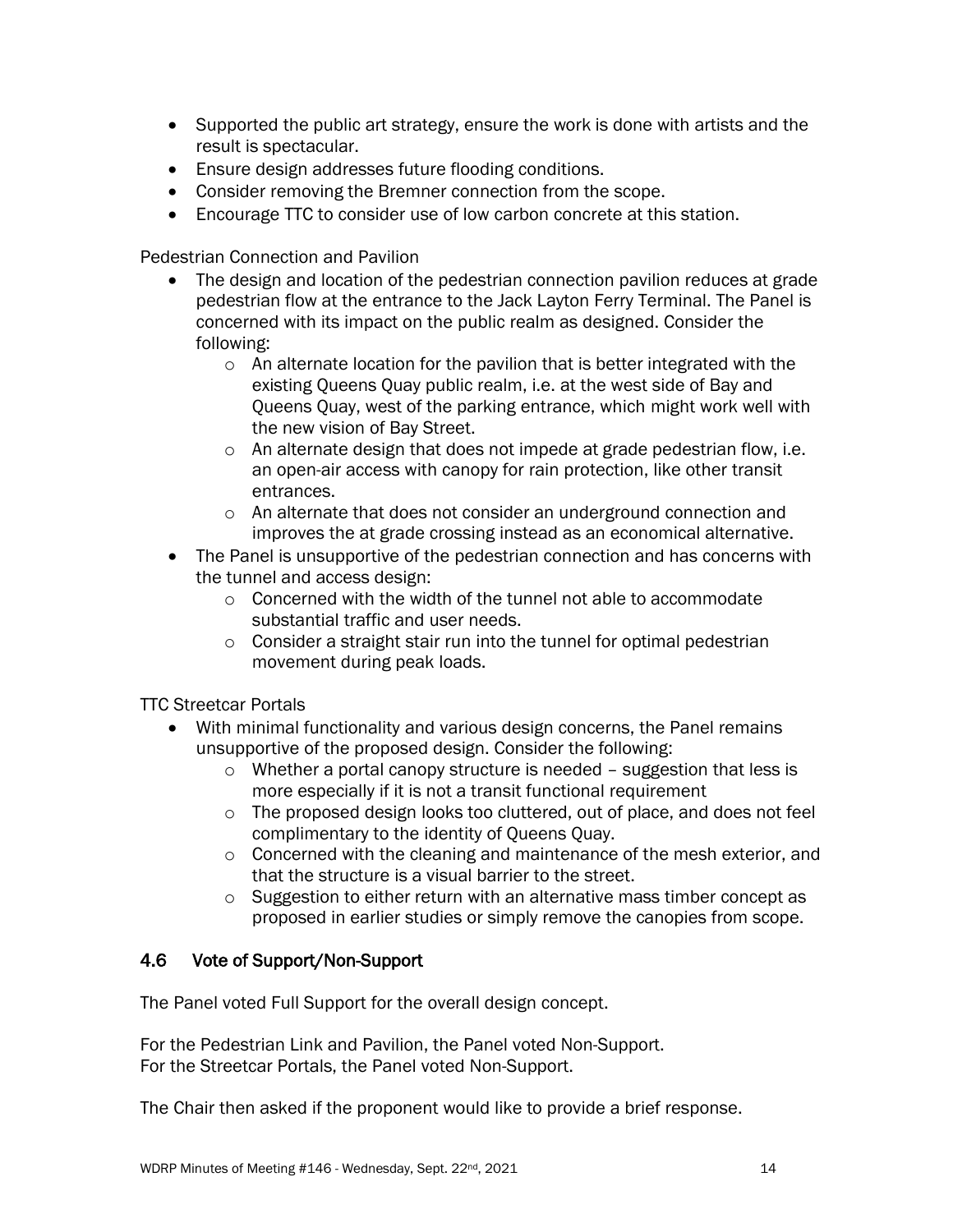Mr. Teng thanked the Panel for the constructive comments, the team will continue to coordinate with the Lower Bay Street Visioning team at the next phase of design. With respect to water management and public realm, the team will also revisit the designs and integrate with Lower Bay Street Visioning. Mr. Teng appreciated the Panel's recognition for the team's great work. Mr. Shaw thanked the Panel and noted the integration of the entrances are on-going, agree with the art component comments and noted the team will work on an implementation strategy to establish the relationship between architecture and the art. Mr. Shaw agrees less is more on the portal structures, the comments lend themselves to the next round of editing and pulling out elements that don't work.

#### 5.0 Legacy Art Project – Schematic Design

| Project ID #:<br>Project Type:<br>Review Stage: | 1127<br><b>Public Realm</b><br><b>Schematic Design</b> |
|-------------------------------------------------|--------------------------------------------------------|
| <b>Review Round:</b>                            | Two                                                    |
| Location:                                       | <b>Central Waterfront</b>                              |
| Proponent:                                      | Legacy Art Project Toronto                             |
| Architect/Designer:                             | Jon Sasaki                                             |
|                                                 | DTAH                                                   |
|                                                 | Art + Public UnLtd                                     |
| Presenter(s):                                   | Jon Sasaki, Lead Artist                                |
|                                                 | James Roche, Partner, DTAH                             |
| Delegation:                                     | Rebecca Carbin, Principal, Art + Public UnLtd          |
|                                                 | Craig Jarvis, Legacy Art Project                       |
|                                                 | Judy Jarvis, Legacy Art Project                        |
|                                                 | <b>Chloe Catan, Waterfront Toronto</b>                 |
|                                                 | Adam Novack, Waterfront Toronto                        |
|                                                 | Aaron Barter, Waterfront Toronto                       |
|                                                 | Josh Hilburt, Waterfront Toronto                       |
|                                                 | Marc Kramer, City of Toronto                           |
|                                                 | David O'Hara, City of Toronto                          |

#### 5.1 Introduction to the Issues

Adam Novack, Planning and Design Manager with Waterfront Toronto, began the introduction by summarizing the project background, design team, Waterfront Toronto's role as the delivery agent, and estimated project timeline. Mr. Novack recapped the site context and noted the project is here for Stage 2: Schematic Design review. Mr. Novack recapped the Consensus Comments from July 2021 Issues Identification review, and areas for Panel consideration from Waterfront Toronto and Parks, Forestry & Recreation: landscape design interface with adjacent public realm, topography, planting strategy, AODA compliance, grading and draining for the pathway, and review of planting strategy with the City. Mr. Novack then introduced Jon Sasaki, Lead Artist, to continue the presentation.

#### 5.2 Project Presentation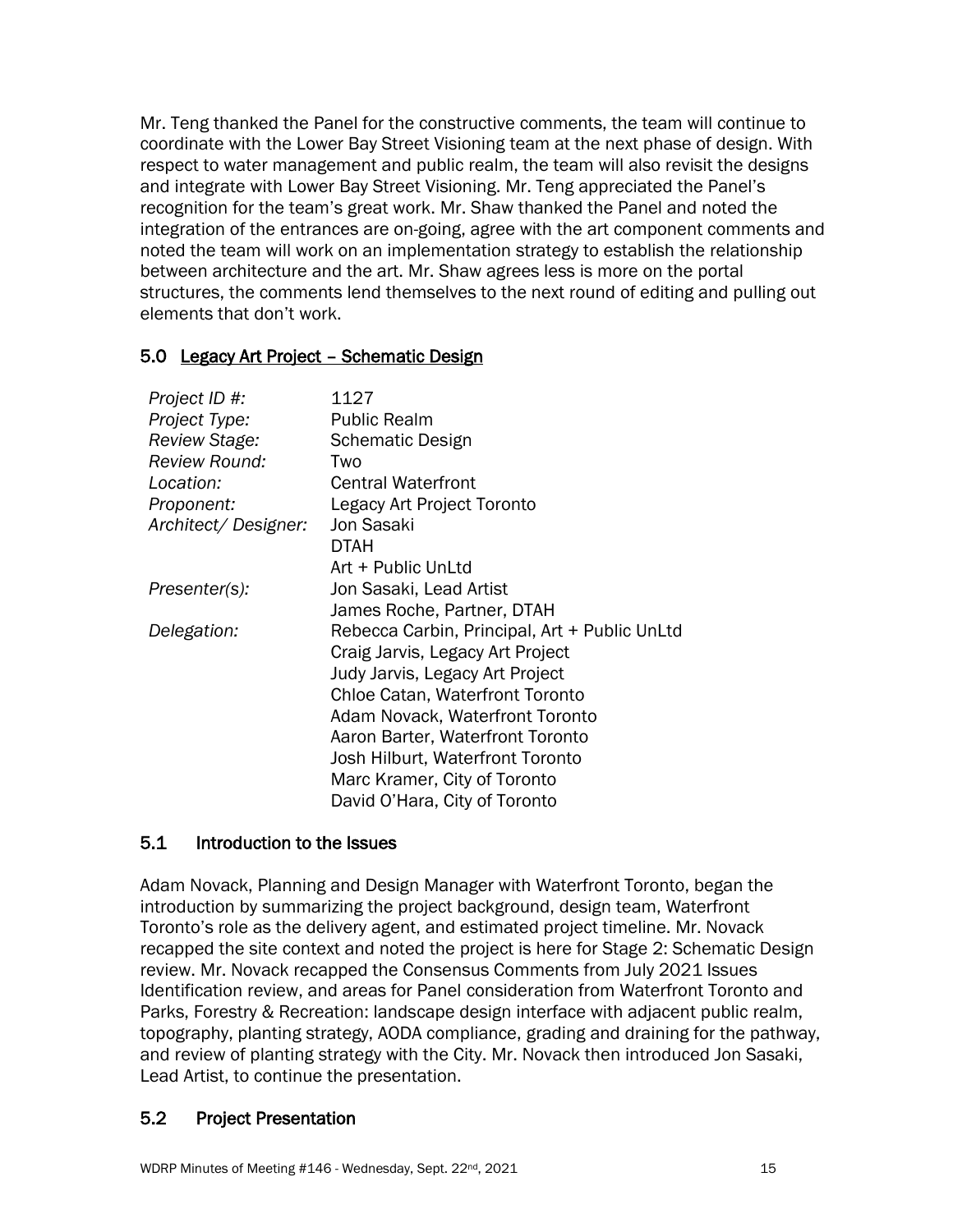Mr. Sasaki began the design presentation by recapping the key comments from last review and noted that the team was energized by walking the site again to revisit the design. The entry point of the path has been reconsidered to the east side of the lawn, south of the existing concrete retaining wall. Mr. Sasaki noted the before and after entry and the revised site plan including a larger west plaza to highlight the moment of the vista coming together. James Roche, Principal with DTAH, continued the presentation by noting the updated landscape topography that responds to the art, frames views, controls access and movement, and integrates with a planting strategy. Mr. Roche provided an update on the planting strategy, pollinator, spontaneous species, and the material palette for the path and benches. Mr. Roche noted the updated site plan, lighting strategy, and a series of project sections that described the elevational relationship between the elements. Mr. Roche concluded with updated perspective renderings and noted the team will further develop the final moment when Terry's silhouette comes together. Mr. Sasaki showed a video of a scaled mock-up of the silhouette cut-outs in perspective and noted the team will work on the longitudinal grades to ensure the angle of view is considered.

#### 5.3 Panel Questions

The Chair then asked the Panel for questions of clarification.

One Panel member appreciated the landscape design progress and plant selections. The Panel member asked for clarification on the term "spontaneous planting" and asked the team to confirm if the species proposed are to kick start the planting at first then will allow other plants to emerge. Mr. Roche responded that they are more informal, less designed, and will evolve over time – to be discussed with Parks to determine the species. Mr. Roche added that Tommy Thompson pavilion has an area with spontaneous planting which is already growing with species local to the site.

Another Panel member asked if all the berms are planted. Mr. Roche responded that the design is not at that level of detail, the team will look at both planting and grass depending on whether the slops of the berms are too steep for Parks to mow and maintain. The team is interested in creating one side that is wilder than the other.

One Panel member asked if the team has looked at options in softening the concrete wall at the northeast corner. Mr. Roche noted the team would like to protect the root zones of the adjacent trees as much as possible but will investigate options further.

Another Panel member asked if there is a need for guardrail at the top of the perms or along the north side next to the edge of the concrete retaining wall. Mr. Roche commented that the team is looking to push the path inward and calibrate the various height conditions so guardrails can be avoided.

One Panel member clarified that Parks is looking for AODA compliance, not the DRP, and asked if it is possible to keep the tree at the north entry. Mr. Roche noted the team is looking at the tree closely, the pavers are buckling at the base, so our work would likely include the repair there – the team will study moving the path to avoid eliminating the tree.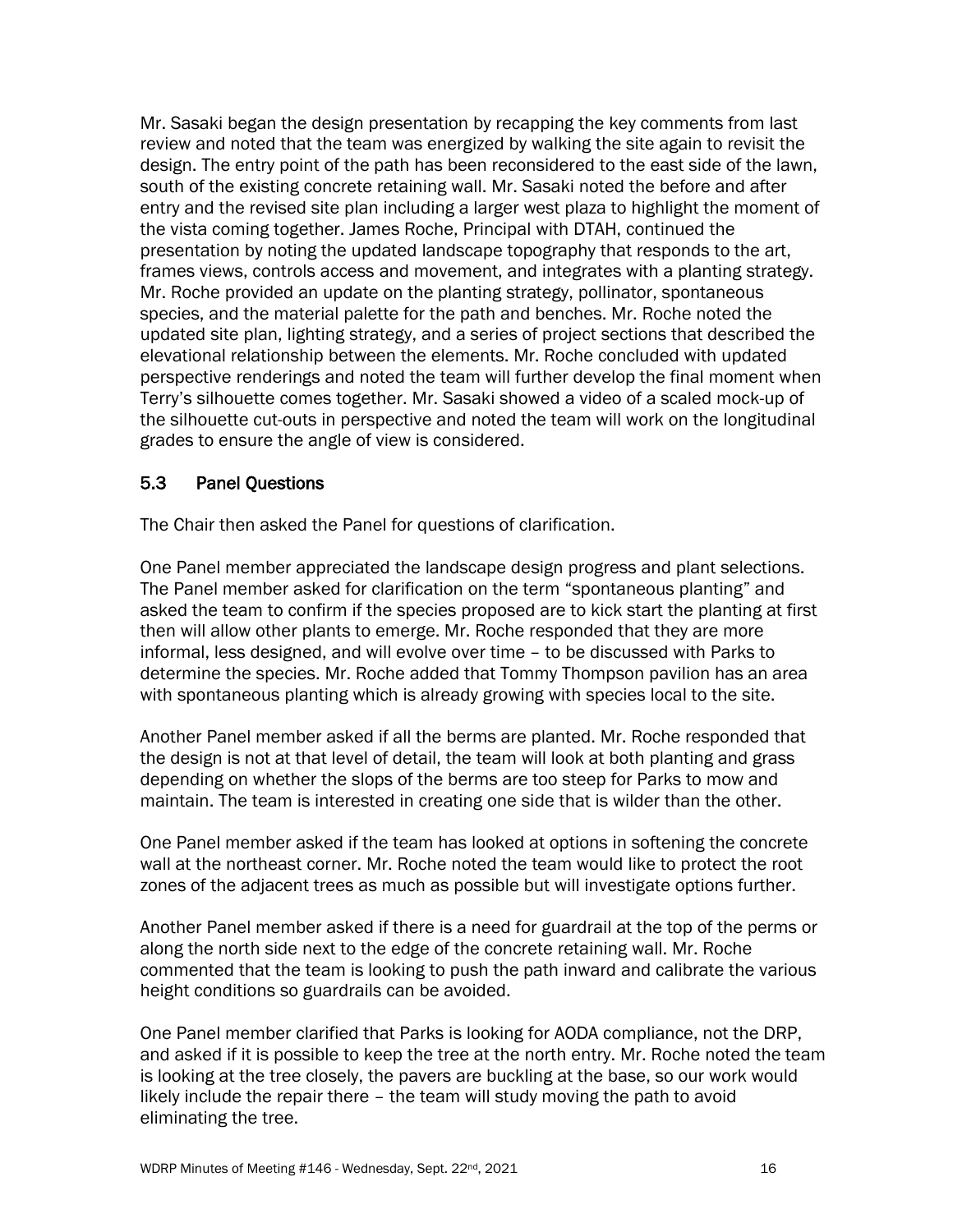Another Panel member asked if it is possible to shift the sculptures so the silhouette would line up also at the starting point of the path, to extend the narrative that Terry is looking into his future. Mr. Sasaki noted the perspective does not work from the starting point of the path, the idea is that it is once you complete the path and look back the revelation becomes clear.

One Panel member asked for clarification on the maintenance of the park and it is important for the team to consider the robustness of the landscape as they progress with the design details The Panel member noted that Yo Yo Ma Music Garden has a volunteer group that helps with maintenance. Mr. Roche noted that the team will investigate this strategy.

## 5.4 Panel Comments

One Panel member appreciated the poetic and beautiful project and noted it is moving in a good direction. The Panel member appreciated the use of planting as a visual strategy to highlight change and movement and asked the team to consider resilient and robust meadow species to lessen constant curation throughout the seasons. In tandem with topography and movement, the plant selection can be leveraged to help amplify and strengthen the overall experience.

Another Panel member noted the revised design incorporating seating at the west entry is far more resolved. The Panel member asked the team to consider maintenance and management of the landscape – if the north side is not maintained the vegetation might push up on the berms. On the other hand, the berm might trample on the much more delicate meadows so it is important to ensure all the boundaries, path and planting, are integrated and considered together to ensure the right balance in the end.

One Panel member asked the team to consider seasonality since the project might be covered in snow for half of the year and utilize lighting as a great opportunity to highlight the design.

Another Panel member appreciated the beautiful project. The Panel member is concerned that the location of the benches on the same side of the sculptures would diminish the totemic qualities of the objects in the landscape, consider moving them to the other side of the path. The Panel member asked the team to consider using the topography to help with placemaking on the north side of the park, such as further increasing the height of the high points. The Panel member encouraged a high degree of difference in the landscape and high level of biodiversity to make this a successful project.

One Panel member noted that the large granite sculptures sit partly on grass, and partly on the path- this threshold moment is very important, consider the detailing of the base of the sculptures carefully and provide drawings at the next review.

Another Panel member congratulated the team on much improved design tying in all the elements from the water to Queens Quay in an integrated approach. The Panel member supported the material palette and plant selection.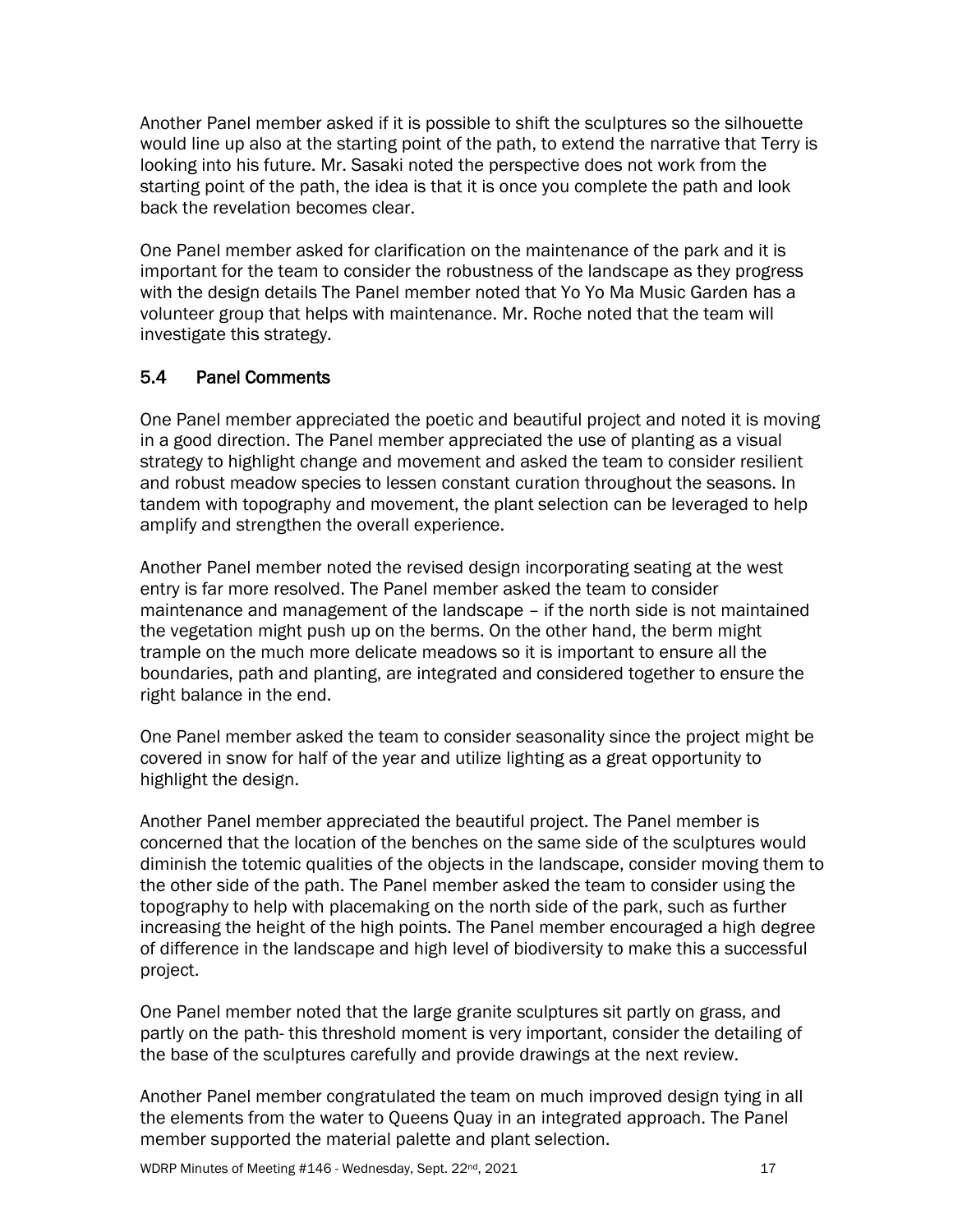One Panel member noted the south edge of the project might have spill over from the lawn use and asked the team to ensure that the plantings of the mounds south of the path will not be mowed by Parks. The Panel member appreciated the design revisions made by the team in addressing DRP comments.

Another Panel member suggested varying the heights of the mounds on the south side, leave them as grass to avoid any planting as it is too risky being next to the lawn – an undulating grass lawn is the safer option. One Panel member asked if there is a planting strategy that does not require mowing. Mr. Roche answered that the level of mowing is species dependent, and also noted that sedum would not be the correct solution here.

One Panel member supported the design progress of the project.

## 5.5 Consensus Comments

The Chair then summarized the Panel comments on which there was full agreement.

General

- Strong support for the experiential quality of moving through the path a unique experience celebrating Terry Fox.
- Supportive of the design's ability to connect Queens Quay with the water.

Landscape

- Continue to refine the northeast entrance to the path and create a welcoming entry.
- Consider shifting the entry northward and avoid having to remove the existing tree.
- Refine the position of the benches in relation to the sculptures, consider not having benches on the south side of the path.
- Select robust planting species and consider seasonality.
- Further develop the lighting strategy as a great way to activate the park in winter months.
- Consider how the sculptures will meet the ground and provide base details at the next review.
- Work with local community groups and recruit volunteers to help monitor, maintain, and care for the conditions of the landscape, like the Music Garden.

#### 5.6 Vote of Support/Non-Support

The Panel voted unanimous Full Support for the project.

The Chair then asked if the proponent would like to provide a brief response.

Mr. Roche thanked the Panel for the comments and the important relationship between topography and planting. The team will work to get that right and explore